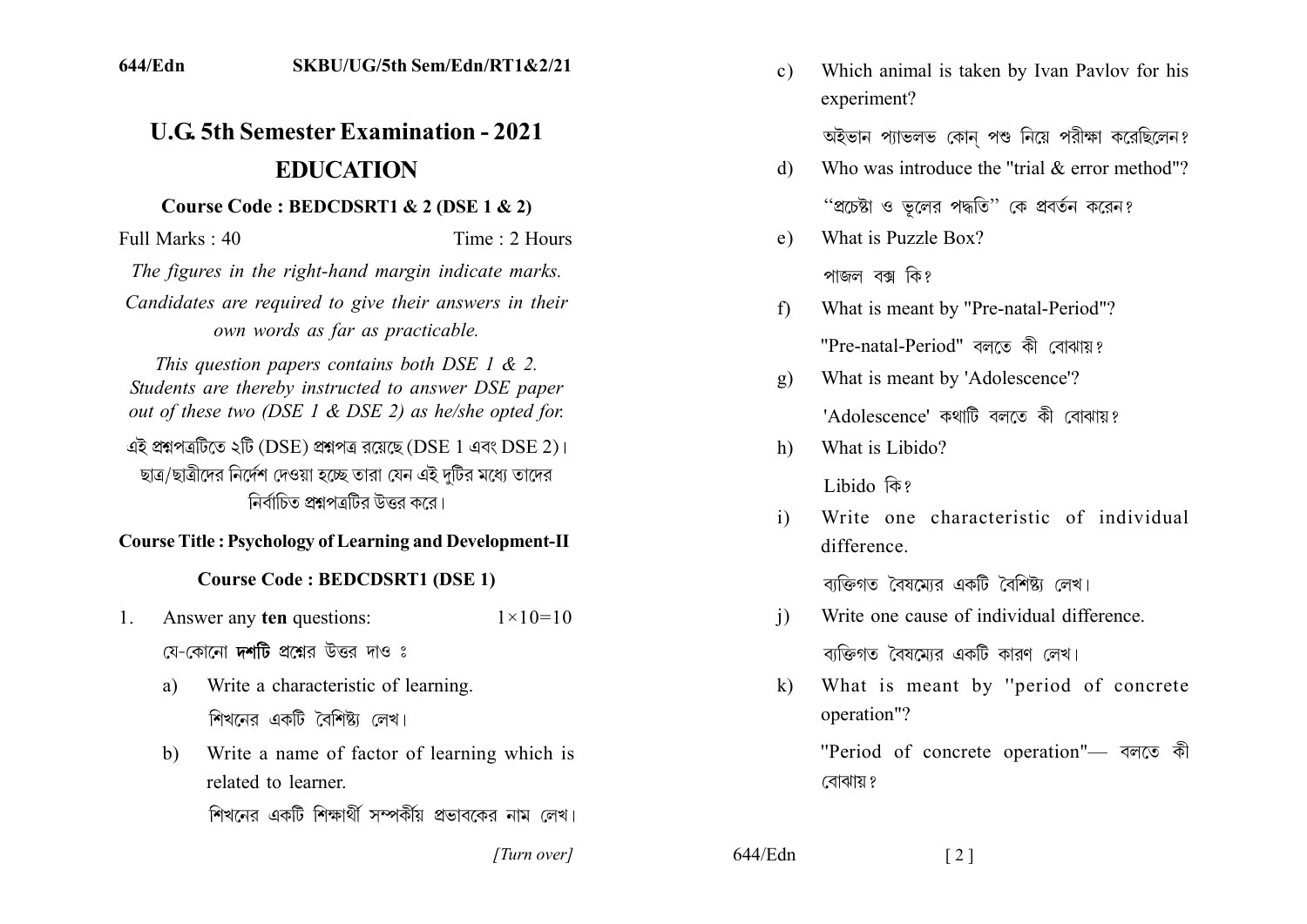- $\left| \right\rangle$ Write the name of Erickson's development theory. এরিকসনের বিকাশের তত্তটির নাম লেখ।
- What is ego?  $m$ )  $E$ go কি?
- What is meant by ZPD?  $n)$  $ZPD$  বলতে কি বোঝায়?
- Who is introduce the moral development  $\Omega$ ) theory? নৈতিক বিকাশের তত্তটি কে প্রবর্তন করেন?
- Answer any five questions:  $2 \times 5 = 10$  $2^{\circ}$ য়ে-কোনো **পাঁচটি** প্রশ্নের উত্তর দাও ঃ
	- What is meant by schema? a) Schema বলতে কি বোঝায়?
	- Write two factors of memory.  $h$ স্মতির দটি উপাদানের নাম লেখ।
	- Write the stages of development.  $c)$ বিকাশের স্তরগুলি লেখ।
	- Write the characteristics of social needs of  $\mathbf{d}$ adolescence period. কৈশোরকালীন সামাজিক চাহিদার বৈশিষ্ট্যগুলি লেখ।
	- Write the concept of cognitive development.  $e)$ Cognitive development-এর ধারণাটি লেখ।
- What is shaping?  $f$ Shaping कि?  $\mathbf{g}$ )
- What is the concept of deconditioning? অপানবর্তনের ধারণাটি কি?
- $h$ ) Write the two characteristics of maturation. পরিনমনের দুটি বৈশিষ্ট্য লেখ।
- $\mathcal{E}$ Answer any two questions:  $5 \times 2 = 10$ যে-কোনো **দটি** প্রশ্নের উত্তর দাও ঃ
	- What is Forgetting? Write the causes.  $2 + 3$ a) বিশ্মতি কি? বিশ্মতির কারণগুলি লেখ।
	- Explain emotional development during the  $h$ Childhood period.

লৈশবের আবেগজনিত বিকাশগুলি ব্যাখ্যা কর।

Write the educational significance of the "social"  $c)$ learning theory"?

"সামাজিক শিখন তত্তের" শিক্ষাগত তাৎপর্যটি লেখ।

- Answer any **one** question:  $\overline{4}$  $10 \times 1 = 10$ য়ে–কোনো **একটি** প্রশ্নের উত্তর দাও ঃ
	- Write the difference between Classical a) conditioning and Operant conditioning. প্রাচীন অনুবর্তন ও সক্রিয় অনুবর্তন এর মধ্যে পার্থক্যগুলি লেখ।

 $644/Edn$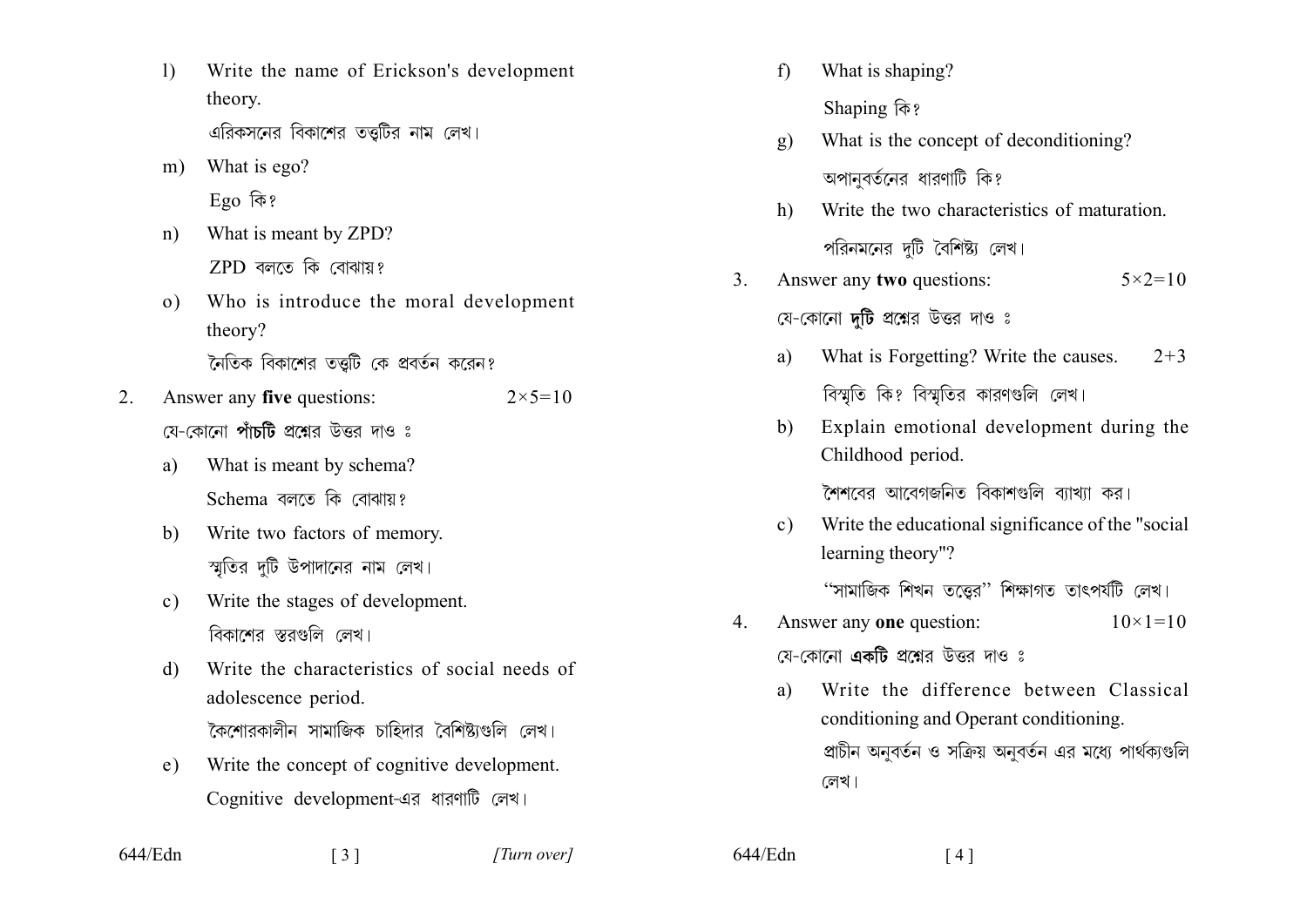- Discuss about physical, social and emotional  $\mathbf{b}$ development of adulthood period. যৌবনকালের শারীরিক, সামাজিক এবং আবেগজনিত বিকাশগুলি আলোচনা কর।
- Discuss about Moral development theory of  $c)$ Kohlberg.

কোহলবার্গের নৈতিক বিকাশের তত্তটি আলোচনা কর।

## **Course Title: Philosophical and Sociological Foundations of Education-II**

### **Course Code: BEDCDSRT 2 (DSE 2)**

- Answer any ten questions:  $1 \times 10 = 10$ 1. য়ে-কোনো **দর্শটি** প্রশ্নের উত্তর দাও ঃ
	- Who wrote the book "Principia Mathematica"? a) "Principia Mathematica" বইটি কার লেখা?
	- Who is the propounder of Advaita Vedanta?  $h$ অদ্বৈত বেদাস্তের প্রবক্তা কে?
	- Who is the 23rd tirthankara of Jainism?  $c)$ জৈনদৰ্শনের ২৩ তম তীৰ্থঙ্কর এর নাম কি?
	- Where Sarvapalli Radhakrishnan was born?  $\mathcal{A}$ সর্বপল্লী রাধাকষ্ণন কোথায় জন্মগ্রহণ করেন?
	- Sri Aurobindo was a believer in which  $e)$ philosophical thought? শ্রী অরবিন্দ কোন দার্শনিক চিন্তাধারায় বিশ্বাসী ছিলেন?
	- Who wrote the book Emile?  $f$ এমিল গ্রন্থটির রচয়িতা কে?
	- Who wrote the book "Positive Philosophy"?  $\mathbf{q}$ "Positive Philosophy" বইটি কার লেখা?
	- The philsophical thought of pragmatism comes h) from?

প্রয়োগবাদ দর্শন কোথা থেকে এসেছে?

644/Edn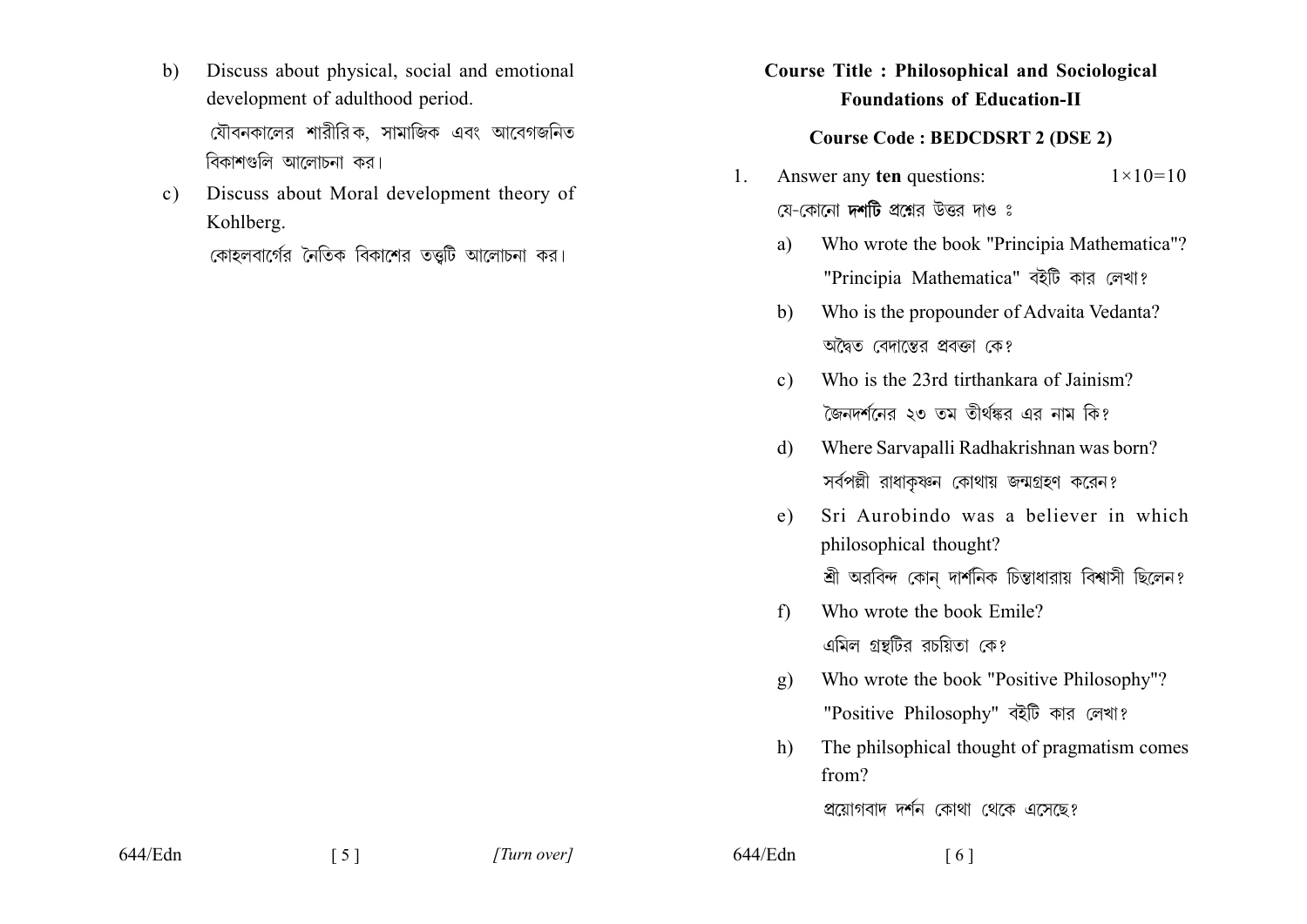- $\mathbf{i}$ The term "Sociology" derived from? "Sociology" শব্দটি কোথা থেকে এসেছে?
- Who wrote the book "Principle of Educational  $\mathbf{i}$ Sociology"? "Principle of Educational Sociology" বইটির রচয়িতা কে?
- What are the elements of culture?  $k)$ সংস্কৃতির উপাদানগুলি কি কি?
- August Comte belongs from which country?  $\mathbf{D}$ Auguste Comte কোন দেশের নাগরিক ছিলেন?
- What is Axiology?  $m$ ) মূল্যবিদ্যা কি?
- Write a characteristics of family.  $n)$ পরিবারের একটি বৈশিষ্ট্য লেখ।
- Who is the propounder of "Neo Realism"?  $\Omega$ ) "Neo Realism" এব প্রবর্জা কে?
- Answer any five questions:  $2 \times 5 = 10$  $2_{-}$ য়ে-কোনো **পাঁচটি** প্রশ্নের উত্তর দাও ঃ
	- Write two characteristics of educational a) philosophy. শিক্ষা দর্শনের দটি বৈশিষ্ট্য লেখ।
	- What is the etymological meaning of the word  $b)$ "Darshana"?
		- "দৰ্শন" শব্দটির বৎপত্তিগত অৰ্থ কি?

644/Edn

 $\begin{bmatrix} 7 \end{bmatrix}$ 

- Write two individualistic aims of education.  $c)$ শিক্ষার দুটি ব্যক্তিতান্ত্রিক লক্ষ্য লেখ।
- $\mathcal{L}$ Write any two aims of education according to naturalism. প্রকৃতিবাদী দর্শন অনুযায়ী শিক্ষার যে-কোনো দুটি লক্ষ্য লেখ।
- What is Prabajja?  $e)$ প্ৰবজা কি?

 $644$ /Edn

- Give two examples of each primary and  $f$ secondary group. প্রাথমিক ও গৌণ গোষ্ঠীর দুটি করে উদাহরণ দাও।
- Mention two disadvantages of Sanskritisation.  $g)$ সংস্কৃতায়ন এর দুটি অসুবিধা লেখ।
- Mention any two name of the supporters of  $h)$ socialistic aims of education শিক্ষার সমাজতান্ত্রিক লক্ষ্যের যে-কোনো দুজন সমর্থক এর নাম উল্লেখ কবো।
- $\mathcal{E}$ Answer any **two** questions:  $5 \times 2 = 10$ যে-কোনো **দটি** প্রশ্নের উত্তর দাও ঃ
	- Discuss the characteristics of philosophy. a) দর্শনের বৈশিষ্ট্য আলোচনা কর।
	- State the educational significance of Buddhist  $h$ Philosophy.

বৌদ্ধ দর্শনের শিক্ষাগত তাৎপর্যগুলি ব্যক্ত করো।

 $\lceil 8 \rceil$